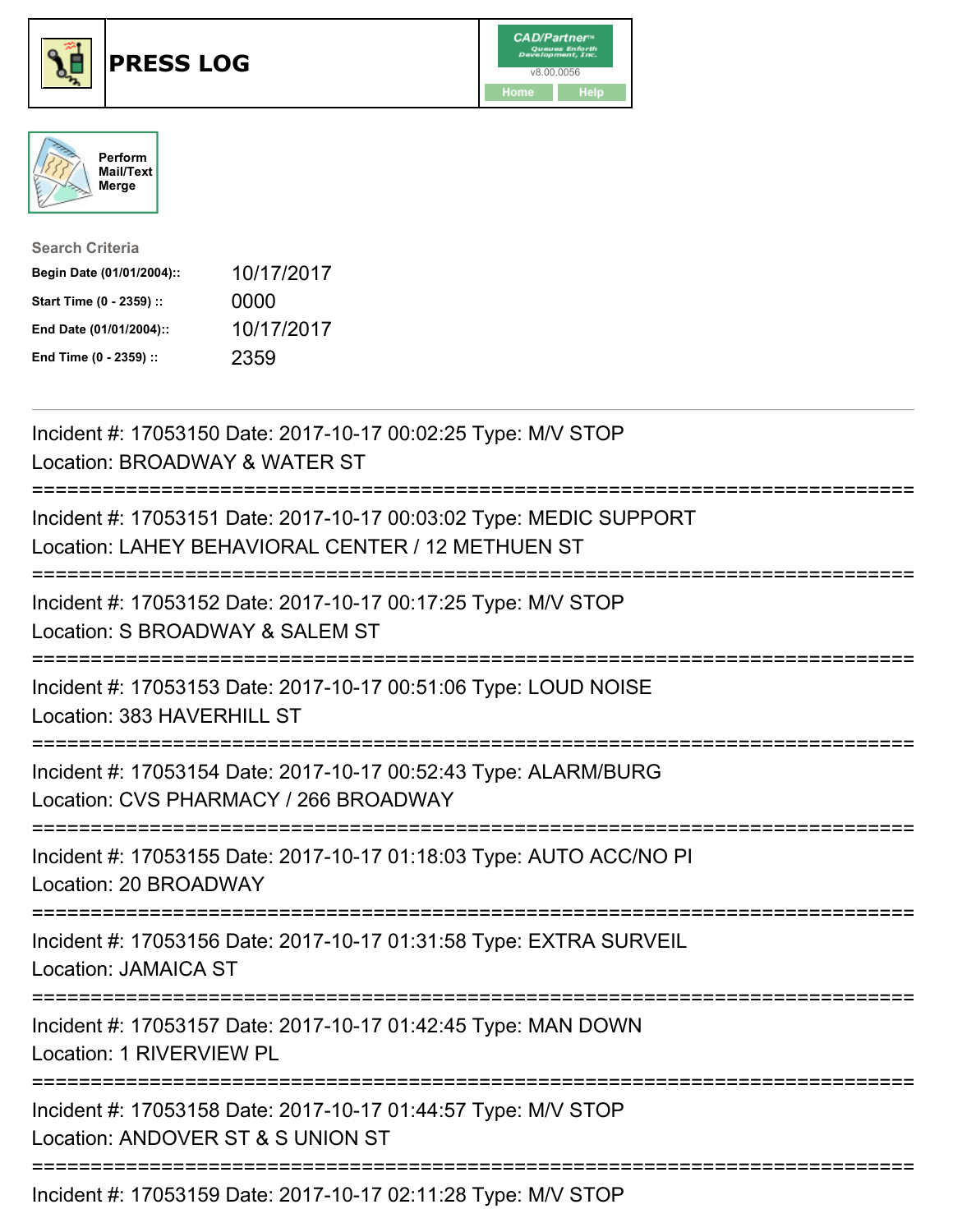Location: COMMON ST

| Incident #: 17053160 Date: 2017-10-17 02:14:15 Type: ALARM/HOLD<br>Location: PETER CARUGU RESIDENCE / 4 MASON ST      |
|-----------------------------------------------------------------------------------------------------------------------|
| Incident #: 17053161 Date: 2017-10-17 02:15:17 Type: EXTRA SURVEIL<br>Location: 7/11 / 360 BROADWAY                   |
| Incident #: 17053163 Date: 2017-10-17 02:25:07 Type: NOISE ORD<br>Location: 525 ESSEX ST #408                         |
| Incident #: 17053162 Date: 2017-10-17 02:25:35 Type: M/V STOP<br>Location: ANDOVER ST & S BROADWAY                    |
| Incident #: 17053164 Date: 2017-10-17 02:26:44 Type: EXTRA SURVEIL<br><b>Location: 3 MARSHALLS WY</b>                 |
| Incident #: 17053165 Date: 2017-10-17 02:30:01 Type: ALARM/BURG<br>Location: SONIA FLORES RESIDENCE / 86 LEXINGTON ST |
| Incident #: 17053166 Date: 2017-10-17 02:33:58 Type: DOMESTIC/PROG<br>Location: 63 MYRTLE ST                          |
| Incident #: 17053167 Date: 2017-10-17 02:42:57 Type: BUILDING CHK<br>Location: 703 HAVERHILL ST                       |
| Incident #: 17053168 Date: 2017-10-17 02:43:32 Type: M/V STOP<br>Location: ESSEX ST & LAWRENCE ST                     |
| Incident #: 17053169 Date: 2017-10-17 02:49:08 Type: M/V STOP<br>Location: 700 ESSEX ST                               |
| Incident #: 17053170 Date: 2017-10-17 02:50:36 Type: M/V STOP<br>Location: LAWRENCE ST & MAPLE ST                     |
| Incident #: 17053171 Date: 2017-10-17 02:55:21 Type: ALARM/BURG<br>Location: LEONARD SCHOOL / 60 ALLEN ST             |
| Incident #: 17053172 Date: 2017-10-17 03:11:33 Type: M/V STOP<br>Location: ABBOTT ST & SHAWSHEEN RD                   |
| Incident #: 17053173 Date: 2017-10-17 03:18:38 Type: ALARM/BURG                                                       |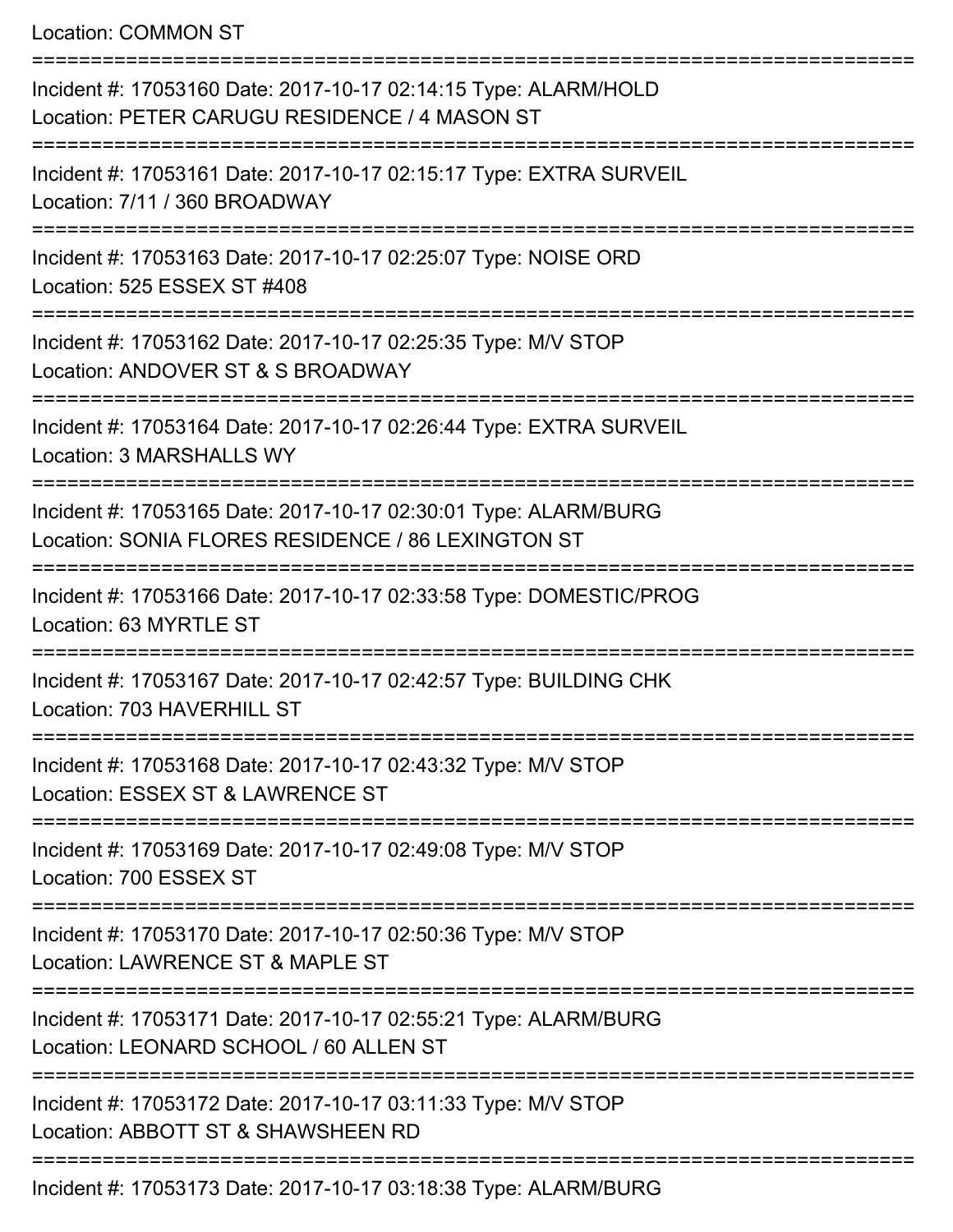| Incident #: 17053174 Date: 2017-10-17 03:21:22 Type: M/V STOP<br>Location: CANAL ST & UNION ST                        |
|-----------------------------------------------------------------------------------------------------------------------|
| Incident #: 17053175 Date: 2017-10-17 03:24:55 Type: M/V STOP<br>Location: COMMON ST & JACKSON ST                     |
| Incident #: 17053176 Date: 2017-10-17 03:25:29 Type: M/V STOP<br>Location: 125 MARSTON ST                             |
| Incident #: 17053177 Date: 2017-10-17 03:26:21 Type: M/V STOP<br><b>Location: CROSS ST</b>                            |
| Incident #: 17053178 Date: 2017-10-17 03:31:13 Type: M/V STOP<br>Location: GENERAL ST & UNION ST                      |
| Incident #: 17053179 Date: 2017-10-17 03:39:44 Type: EXTRA SURVEIL<br>Location: 38 MELROSE ST                         |
| Incident #: 17053180 Date: 2017-10-17 03:40:35 Type: M/V STOP<br>Location: 20 BROADWAY                                |
| Incident #: 17053181 Date: 2017-10-17 03:46:42 Type: HIT & RUN M/V<br>Location: 9 BEACON ST                           |
| Incident #: 17053182 Date: 2017-10-17 03:54:46 Type: M/V STOP<br>Location: CANAL ST & FRANKLIN ST                     |
| Incident #: 17053183 Date: 2017-10-17 03:58:04 Type: FIRE<br>Location: CARVER ST & SHATTUCK ST<br>------------------- |
| Incident #: 17053184 Date: 2017-10-17 04:07:35 Type: UNKNOWN PROB<br>Location: 76 SARATOGA ST                         |
| Incident #: 17053185 Date: 2017-10-17 04:13:12 Type: M/V STOP<br>Location: ESSEX ST & LAWRENCE ST                     |
| Incident #: 17053186 Date: 2017-10-17 04:23:36 Type: M/V STOP<br>Location: DAISY ST & HOLLY ST                        |
| Incident #: 17053187 Date: 2017-10-17 05:35:05 Type: M/V STOP                                                         |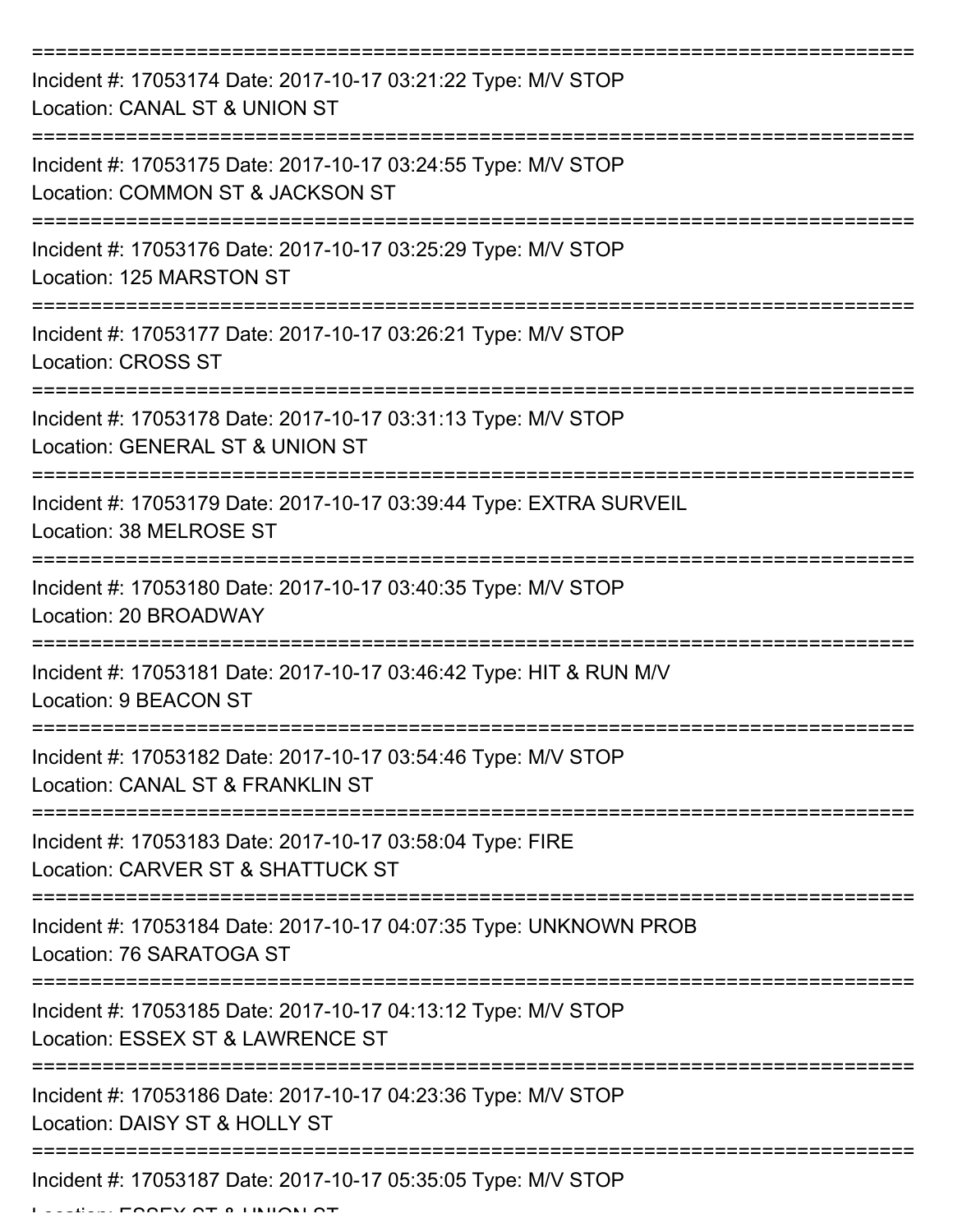| Incident #: 17053188 Date: 2017-10-17 05:49:56 Type: M/V STOP<br>Location: BROADWAY & DAISY ST                        |
|-----------------------------------------------------------------------------------------------------------------------|
| Incident #: 17053189 Date: 2017-10-17 05:53:27 Type: ANIMAL COMPL<br>Location: RT 114                                 |
| Incident #: 17053190 Date: 2017-10-17 05:54:56 Type: M/V STOP<br>Location: MERRIMACK ST & PARKER ST                   |
| Incident #: 17053191 Date: 2017-10-17 06:08:55 Type: SUS PERS/MV<br><b>Location: MT VERNON PARK</b>                   |
| Incident #: 17053192 Date: 2017-10-17 06:11:25 Type: M/V STOP<br>Location: CANAL ST & FRANKLIN ST                     |
| =================<br>Incident #: 17053193 Date: 2017-10-17 06:41:09 Type: FIGHT<br>Location: S UNION ST               |
| Incident #: 17053194 Date: 2017-10-17 06:52:40 Type: PARK & WALK<br>Location: 205 BROADWAY                            |
| Incident #: 17053195 Date: 2017-10-17 07:15:02 Type: M/V STOP<br>Location: 205 BROADWAY                               |
| Incident #: 17053196 Date: 2017-10-17 07:40:09 Type: NOISE ORD<br>Location: FOSTER ST & SPRINGFIELD ST                |
| Incident #: 17053197 Date: 2017-10-17 07:45:27 Type: UNWANTEDGUEST<br>Location: HAFFNERS / 69 PARKER ST               |
| Incident #: 17053198 Date: 2017-10-17 07:51:42 Type: HIT & RUN M/V<br>Location: 10 SAXONIA AV                         |
| Incident #: 17053199 Date: 2017-10-17 07:59:08 Type: INVEST CONT<br>Location: 22 SCHOOL ST                            |
| Incident #: 17053200 Date: 2017-10-17 08:24:55 Type: ALARM/BURG<br>Location: EDWARD DUPUIS RESIDENCE / 20 MONMOUTH ST |
| Incident #: 17053201 Date: 2017-10-17 08:34:30 Type: AUTO ACC/NO PI                                                   |

Location: C DDOADWAV & INMANI CT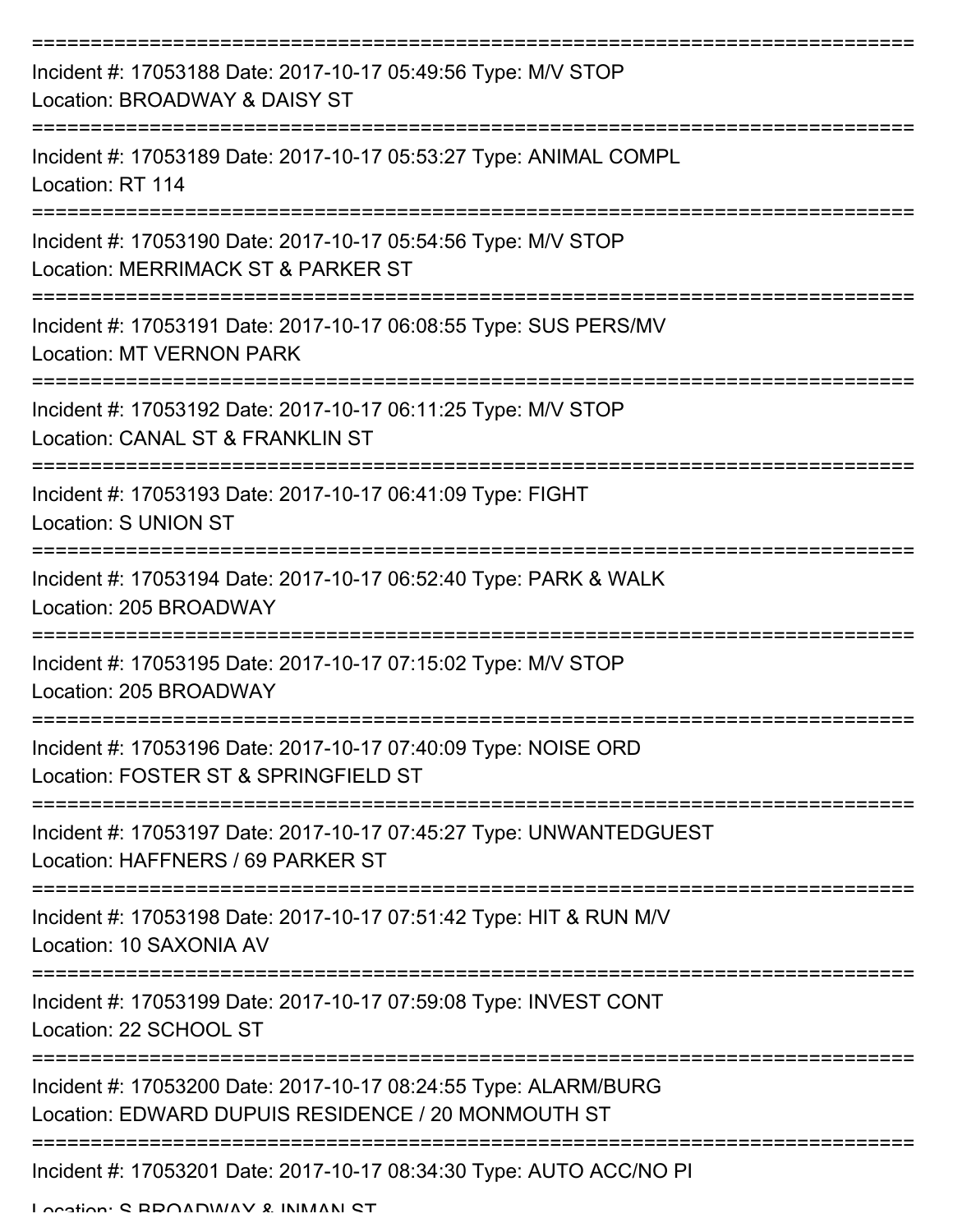| Incident #: 17053202 Date: 2017-10-17 08:34:40 Type: CLOSE STREET<br>Location: JACKSON & METHUEN                               |
|--------------------------------------------------------------------------------------------------------------------------------|
| Incident #: 17053203 Date: 2017-10-17 08:35:05 Type: STOL/MV/PAS<br>Location: 85 NEWBURY ST                                    |
| Incident #: 17053204 Date: 2017-10-17 08:58:58 Type: MAL DAMAGE<br>Location: 268 BAILEY ST                                     |
| Incident #: 17053205 Date: 2017-10-17 09:00:06 Type: ANIMAL COMPL<br>Location: 279 S BROADWAY                                  |
| Incident #: 17053206 Date: 2017-10-17 09:12:09 Type: INVEST CONT<br>Location: 10 WHITMAN ST                                    |
| Incident #: 17053207 Date: 2017-10-17 09:16:28 Type: ANIMAL COMPL<br>Location: CHARLIE'S DINER / 279 S BROADWAY                |
| ----------------------<br>Incident #: 17053208 Date: 2017-10-17 09:19:32 Type: LOST PROPERTY<br>Location: JACKSON ST & PARK ST |
| Incident #: 17053209 Date: 2017-10-17 09:35:39 Type: M/V STOP<br>Location: S UNION ST & SALEM ST                               |
| Incident #: 17053210 Date: 2017-10-17 09:36:49 Type: M/V STOP<br>Location: S UNION ST & SALEM ST                               |
| Incident #: 17053211 Date: 2017-10-17 09:36:52 Type: M/V STOP<br>Location: BRADFORD ST & BROADWAY                              |
| Incident #: 17053212 Date: 2017-10-17 09:36:56 Type: GUN CALL<br>Location: 29 PERRY AV                                         |
| =================<br>Incident #: 17053213 Date: 2017-10-17 09:44:09 Type: SPECIAL CHECK<br>Location: JAMAICA ST & S UNION ST   |
| Incident #: 17053214 Date: 2017-10-17 10:00:14 Type: SUS PERS/MV<br><b>Location: 267 MERRIMACK ST</b>                          |
| Incident #: 17053215 Date: 2017-10-17 10:02:34 Type: SUS PERS/MV<br>Location: BROADWAY & LAKE ST                               |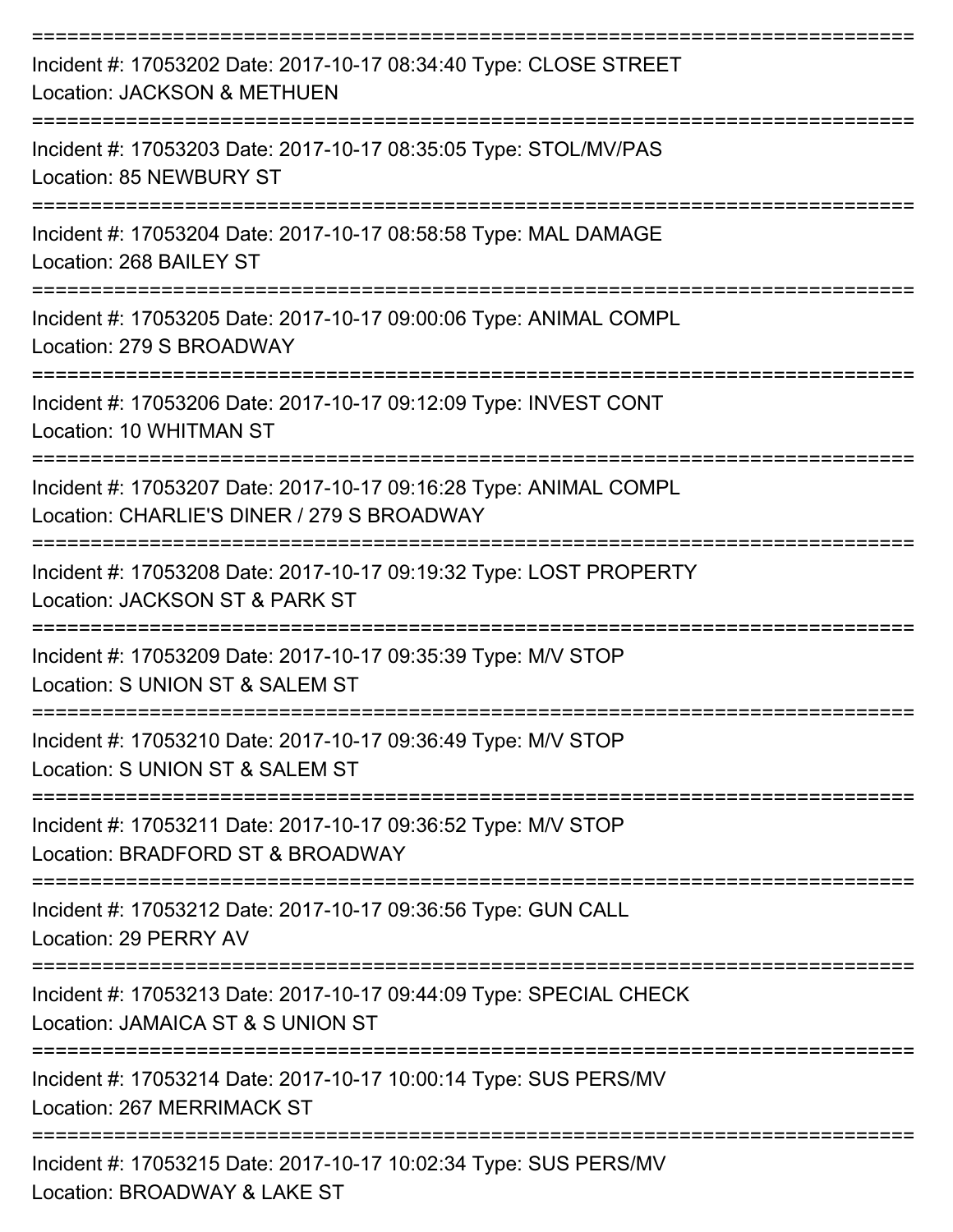| Incident #: 17053216 Date: 2017-10-17 10:04:32 Type: M/V STOP<br>Location: HAVERHILL ST & UNION ST                                     |
|----------------------------------------------------------------------------------------------------------------------------------------|
| ;===============================<br>Incident #: 17053217 Date: 2017-10-17 10:10:59 Type: M/V STOP<br>Location: AMESBURY ST & COMMON ST |
| Incident #: 17053219 Date: 2017-10-17 10:13:40 Type: M/V STOP<br>Location: 39 BROOKFIELD ST                                            |
| Incident #: 17053218 Date: 2017-10-17 10:13:48 Type: MAL DAMAGE<br>Location: 139A E HAVERHILL ST                                       |
| Incident #: 17053220 Date: 2017-10-17 10:14:59 Type: AUTO ACC/PI<br>Location: BUSWELL ST & EUTAW ST                                    |
| Incident #: 17053222 Date: 2017-10-17 10:17:38 Type: HIT & RUN M/V<br>Location: ANDOVER ST & FOSTER ST                                 |
| Incident #: 17053221 Date: 2017-10-17 10:19:07 Type: AUTO ACC/UNK PI<br>Location: BARNARD RD & MT VERNON ST                            |
| Incident #: 17053223 Date: 2017-10-17 10:22:57 Type: THREATS<br>Location: 167 ESSEX ST                                                 |
| Incident #: 17053224 Date: 2017-10-17 10:23:03 Type: SUS PERS/MV<br>Location: 136 NEWBURY ST                                           |
| Incident #: 17053225 Date: 2017-10-17 10:28:59 Type: ALARM/BURG<br>Location: 75 CYPRESS AV                                             |
| Incident #: 17053226 Date: 2017-10-17 10:32:45 Type: AUTO ACC/NO PI<br>Location: FAMILY SERVICES / 430 N CANAL ST                      |
| Incident #: 17053227 Date: 2017-10-17 10:36:43 Type: LARCENY/PAST<br>Location: 40 BELMONT ST                                           |
| Incident #: 17053228 Date: 2017-10-17 10:37:34 Type: M/V STOP<br>Location: BRADFORD ST & BROADWAY                                      |
| Incident #: 17053229 Date: 2017-10-17 10:38:15 Type: PARK & WALK<br>Location: BRADFORD ST & BROADWAY                                   |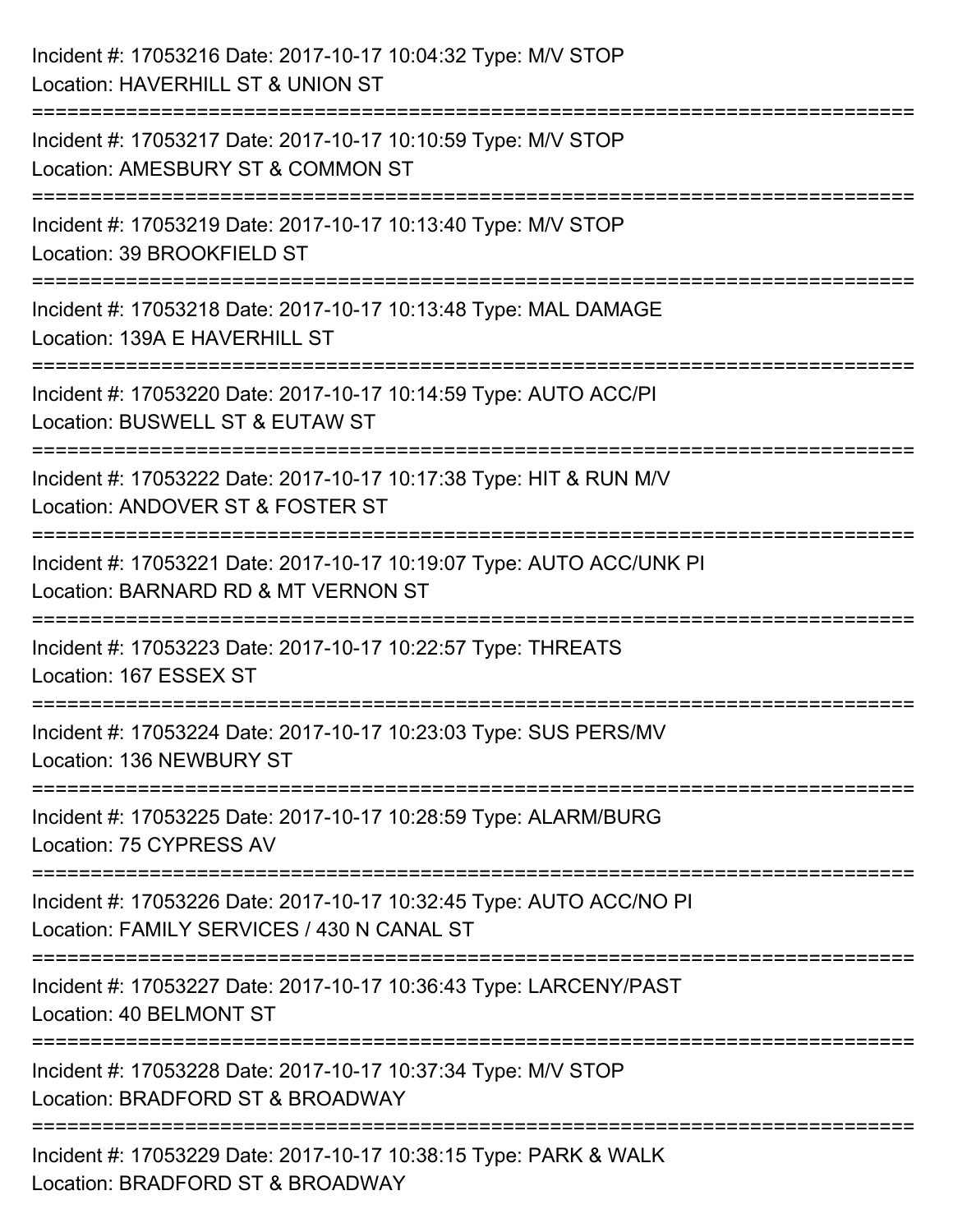| Incident #: 17053230 Date: 2017-10-17 10:41:16 Type: TOW OF M/V<br>Location: MARKET ST & S UNION ST                                 |
|-------------------------------------------------------------------------------------------------------------------------------------|
| Incident #: 17053234 Date: 2017-10-17 10:47:47 Type: SUS PERS/MV<br>Location: 101 OLIVE AV                                          |
| Incident #: 17053235 Date: 2017-10-17 10:49:03 Type: IDENTITY THEFT<br>Location: 216 WALNUT ST                                      |
| Incident #: 17053231 Date: 2017-10-17 10:49:36 Type: VIO CITY ORD<br>Location: 19 LENOX CIR                                         |
| Incident #: 17053232 Date: 2017-10-17 10:50:17 Type: M/V STOP<br>Location: CARVER ST & SHATTUCK ST<br>----------------              |
| Incident #: 17053233 Date: 2017-10-17 10:51:02 Type: M/V STOP<br>Location: AMESBURY ST & CANAL ST                                   |
| Incident #: 17053236 Date: 2017-10-17 11:07:47 Type: M/V STOP<br>Location: 22 BYRON AV                                              |
| Incident #: 17053237 Date: 2017-10-17 11:15:16 Type: M/V STOP<br>Location: HAVERHILL ST & HAMPSHIRE ST                              |
| Incident #: 17053238 Date: 2017-10-17 11:17:44 Type: KEEP PEACE<br>Location: 29 GROTON ST                                           |
| Incident #: 17053239 Date: 2017-10-17 11:20:23 Type: AUTO ACC/UNK PI<br>Location: 375 BROADWAY                                      |
| ------------------------------<br>Incident #: 17053240 Date: 2017-10-17 11:21:07 Type: M/V STOP<br>Location: HAVERHILL ST & WEST ST |
| Incident #: 17053241 Date: 2017-10-17 11:28:54 Type: MEDIC SUPPORT<br>Location: 255 E HAVERHILL ST                                  |
| Incident #: 17053242 Date: 2017-10-17 11:33:25 Type: M/V STOP<br>Location: 40 LAWRENCE ST                                           |
| Incident #: 17053244 Date: 2017-10-17 11:33:52 Type: LOST PROPERTY<br>Location: 66 NEWTON ST                                        |

===========================================================================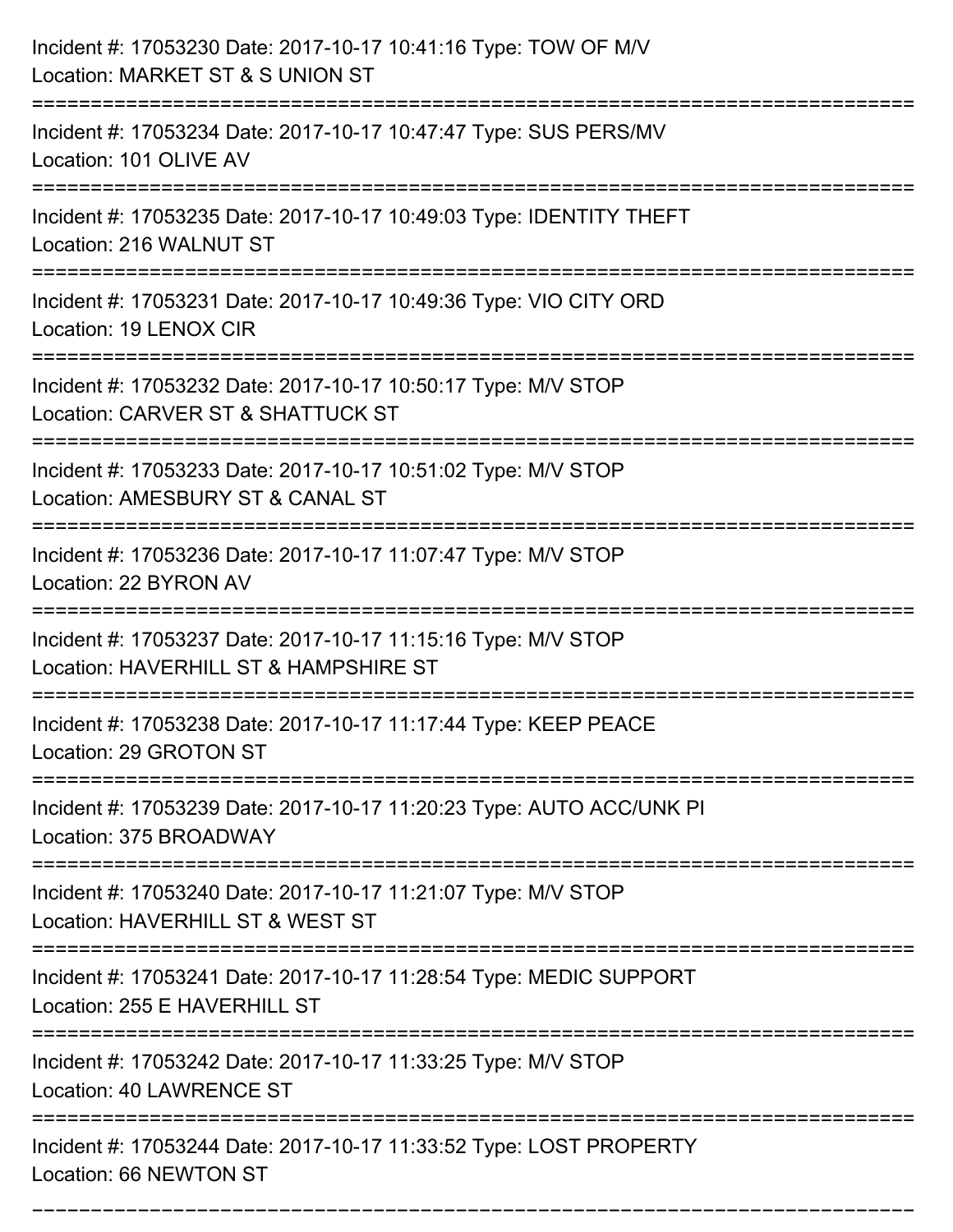| Incident #: 17053243 Date: 2017-10-17 11:35:38 Type: M/V STOP<br>Location: 360 MERRIMACK ST         |
|-----------------------------------------------------------------------------------------------------|
| Incident #: 17053245 Date: 2017-10-17 11:38:30 Type: M/V STOP<br>Location: LAWRENCE ST & OAK ST     |
| Incident #: 17053246 Date: 2017-10-17 11:39:09 Type: HIT & RUN M/V<br>Location: 14 BEACON ST        |
| Incident #: 17053247 Date: 2017-10-17 11:45:54 Type: AUTO ACC/NO PI<br>Location: 521 HAVERHILL ST   |
| Incident #: 17053248 Date: 2017-10-17 11:52:43 Type: INVESTIGATION<br>Location: 300 HAMPSHIRE ST    |
| Incident #: 17053249 Date: 2017-10-17 11:56:05 Type: MISSING PERS<br>Location: 20 BENNETT ST #3     |
| Incident #: 17053250 Date: 2017-10-17 12:01:42 Type: M/V STOP<br>Location: CARVER ST & MERRIMACK ST |
| Incident #: 17053251 Date: 2017-10-17 12:13:26 Type: M/V STOP<br>Location: FRANKLIN ST & LOWELL ST  |
| Incident #: 17053252 Date: 2017-10-17 12:13:47 Type: GENERAL SERV<br>Location: 678 HAVERHILL ST     |
| Incident #: 17053253 Date: 2017-10-17 12:17:19 Type: LARCENY/PAST<br>Location: 106 LEROY AV         |
| Incident #: 17053254 Date: 2017-10-17 12:21:20 Type: WARRANT SERVE<br>Location: 1 GENERAL ST        |
| Incident #: 17053255 Date: 2017-10-17 12:27:20 Type: DRUG VIO<br>Location: 20 BIRCH ST              |
| Incident #: 17053256 Date: 2017-10-17 12:35:53 Type: MEDIC SUPPORT<br><b>Location: MERRIMACK ST</b> |
| Incident #: 17053257 Date: 2017-10-17 12:42:53 Type: A&B PAST<br>Location: 252 S BROADWAY           |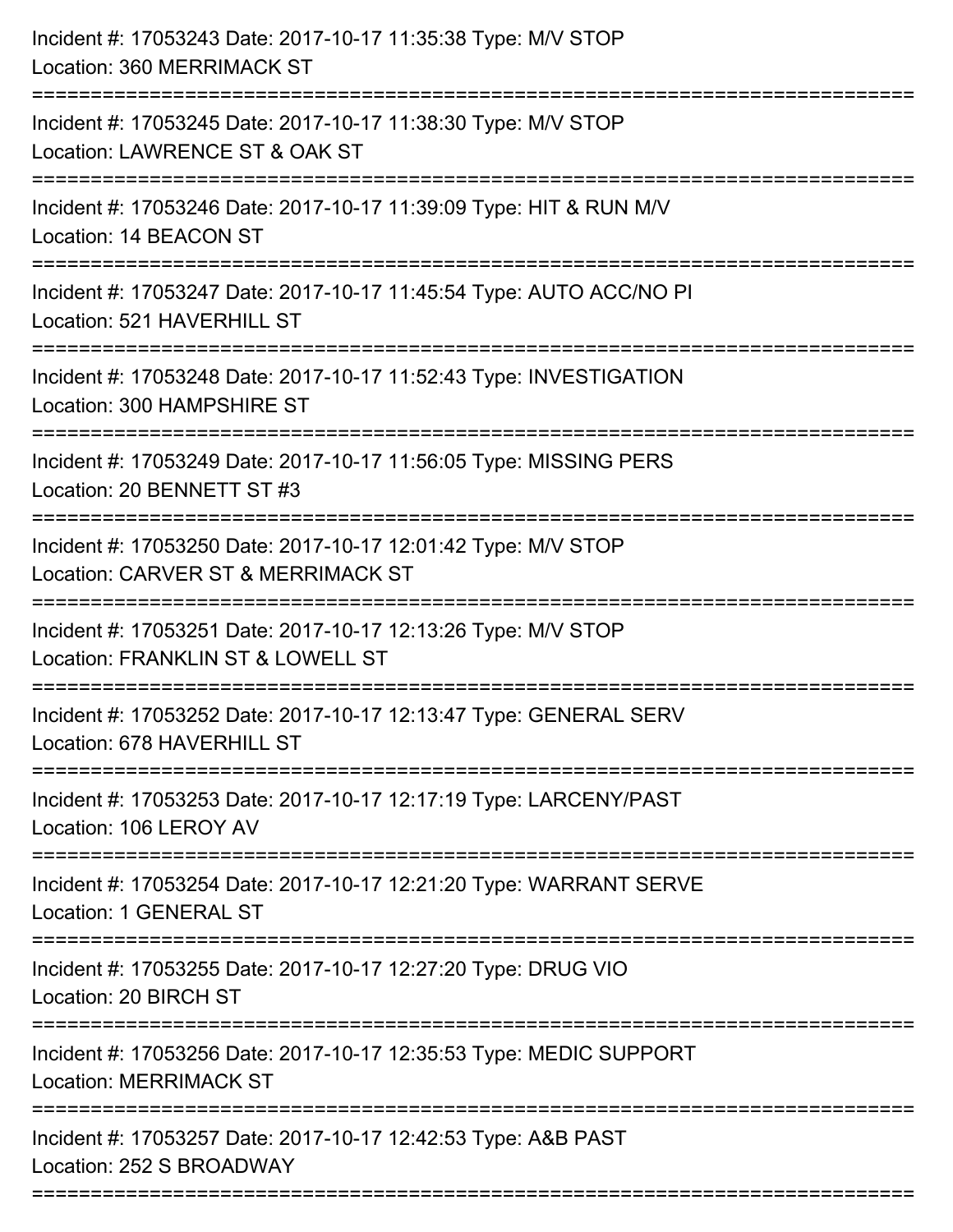Location: 66 NEWTON ST

| Incident #: 17053258 Date: 2017-10-17 12:53:30 Type: SHOPLIFTING<br>Location: CVS PHARMACY / 205 S BROADWAY           |
|-----------------------------------------------------------------------------------------------------------------------|
| Incident #: 17053260 Date: 2017-10-17 13:05:03 Type: M/V STOP<br>Location: 1 MILL ST                                  |
| Incident #: 17053261 Date: 2017-10-17 13:05:06 Type: LIC PLATE STO<br>Location: 114A MARSTON ST                       |
| Incident #: 17053262 Date: 2017-10-17 13:07:07 Type: INVEST CONT<br>Location: 198 PHILLIPS ST<br>===================  |
| Incident #: 17053263 Date: 2017-10-17 13:09:47 Type: AUTO ACC/NO PI<br>Location: TREMONT ST & WEST ST                 |
| Incident #: 17053264 Date: 2017-10-17 13:15:55 Type: MEDIC SUPPORT<br>Location: 46 PERRY AV                           |
| Incident #: 17053266 Date: 2017-10-17 13:21:44 Type: ANIMAL COMPL<br>Location: 30 CHESTNUT ST                         |
| Incident #: 17053265 Date: 2017-10-17 13:22:17 Type: MEDIC SUPPORT<br>Location: JACKSON CT                            |
| Incident #: 17053267 Date: 2017-10-17 13:32:14 Type: 209A/SERVE<br>Location: 105 HAVERHILL ST                         |
| Incident #: 17053268 Date: 2017-10-17 13:36:16 Type: WARRANT SERVE<br>Location: LAWRENCE HIGH SCHOOL / 70 N PARISH RD |
| Incident #: 17053269 Date: 2017-10-17 13:39:24 Type: 209A/SERVE<br>Location: 109 GARDEN ST                            |
| Incident #: 17053271 Date: 2017-10-17 13:40:51 Type: KEEP PEACE<br>Location: 17 TYLER ST                              |
| Incident #: 17053270 Date: 2017-10-17 13:45:32 Type: 209A/SERVE<br>Location: 63 BERKELEY ST                           |
|                                                                                                                       |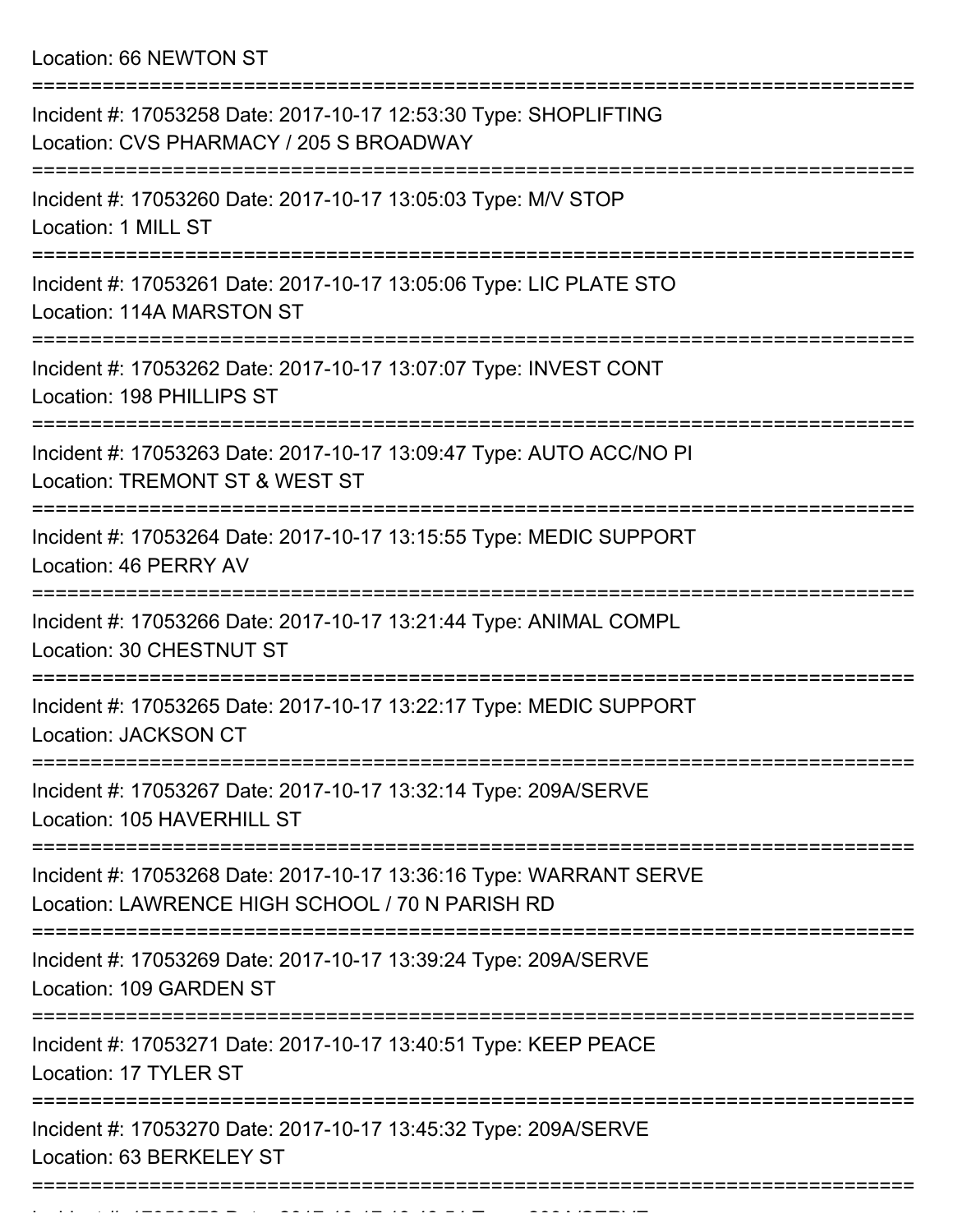Location: 117 BERKELEY ST

| Incident #: 17053273 Date: 2017-10-17 13:56:36 Type: GUN CALL<br>Location: KAILEY MARKET / 324 PROSPECT ST             |
|------------------------------------------------------------------------------------------------------------------------|
| Incident #: 17053274 Date: 2017-10-17 14:01:07 Type: 209A/SERVE<br>Location: 12 WELLS ST                               |
| Incident #: 17053275 Date: 2017-10-17 14:04:02 Type: ALARMS<br>Location: 51 S CANAL ST                                 |
| Incident #: 17053276 Date: 2017-10-17 14:11:13 Type: 209A/SERVE<br>Location: 83 CROSS ST                               |
| Incident #: 17053277 Date: 2017-10-17 14:14:38 Type: 209A/SERVE<br>Location: 12 WILLOUGHBY ST                          |
| Incident #: 17053278 Date: 2017-10-17 14:32:47 Type: INVEST CONT<br>Location: 167 ESSEX ST                             |
| Incident #: 17053279 Date: 2017-10-17 14:35:37 Type: INVESTIGATION<br>Location: BRUCE SCHOOL / 135 BUTLER ST           |
| Incident #: 17053280 Date: 2017-10-17 14:51:10 Type: HIT & RUN M/V<br>Location: 368 BROADWAY                           |
| Incident #: 17053281 Date: 2017-10-17 15:02:38 Type: ALARM/BURG<br>Location: 15 BUSWELL ST                             |
| Incident #: 17053282 Date: 2017-10-17 15:05:23 Type: INVEST CONT<br>Location: 216 WALNUT ST                            |
| Incident #: 17053283 Date: 2017-10-17 15:10:34 Type: DRUG OVERDOSE<br>Location: 58 OSGOOD ST                           |
| ------------------------<br>Incident #: 17053284 Date: 2017-10-17 15:14:29 Type: AUTO ACC/NO PI<br>Location: 2 MILL ST |
| Incident #: 17053285 Date: 2017-10-17 15:20:09 Type: M/V STOP<br>Location: MERRIMACK ST & S UNION ST                   |
|                                                                                                                        |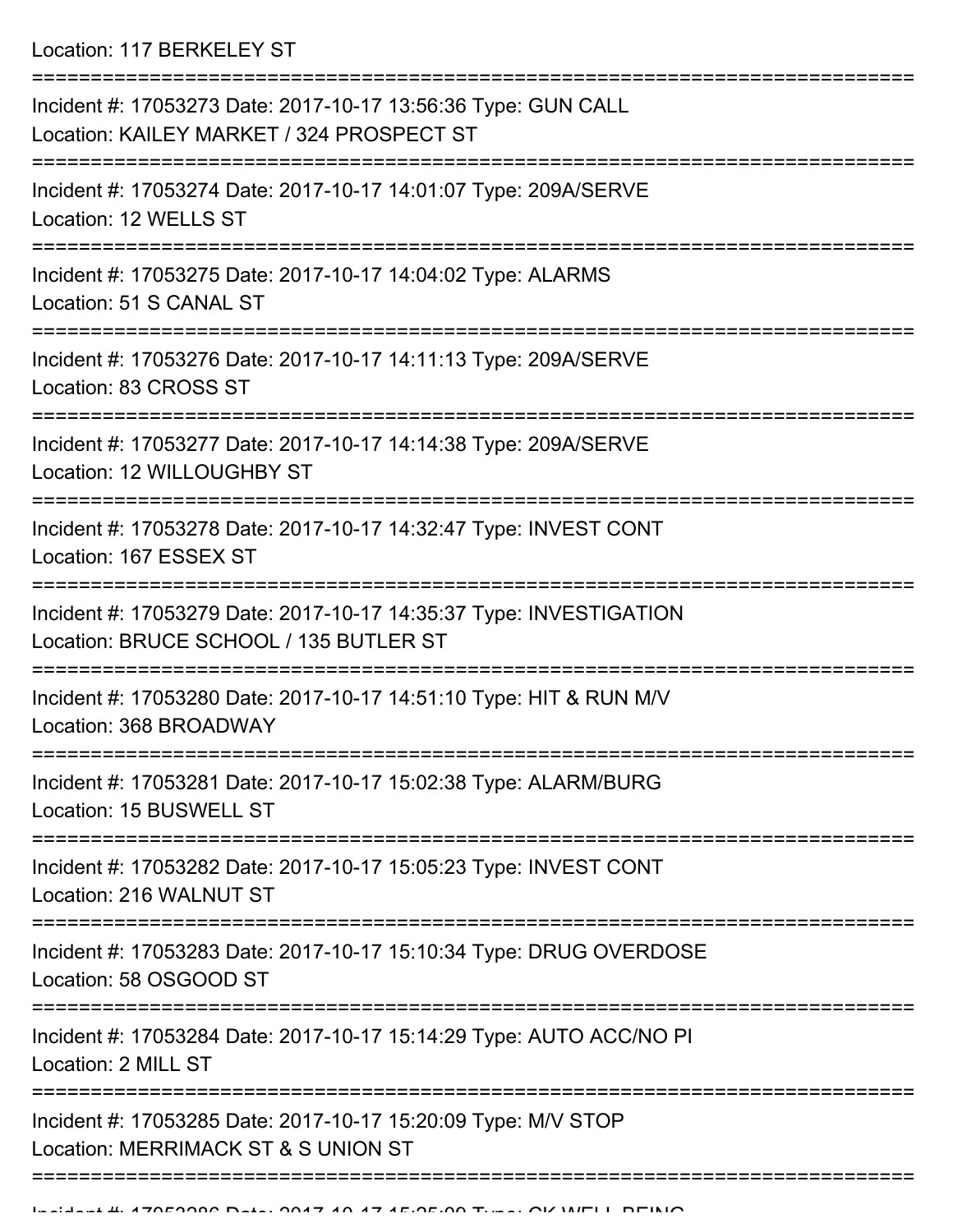Location: 6 GORHAM ST =========================================================================== Incident #: 17053288 Date: 2017-10-17 15:26:03 Type: SUS PERS/MV Location: 103 BROADWAY =========================================================================== Incident #: 17053287 Date: 2017-10-17 15:30:41 Type: ALARM/BURG Location: 109 WOLCOTT AV =========================================================================== Incident #: 17053289 Date: 2017-10-17 15:30:44 Type: AUTO ACC/NO PI Location: 59 JACKSON =========================================================================== Incident #: 17053290 Date: 2017-10-17 15:38:31 Type: ANIMAL COMPL Location: WINTHROP AV =========================================================================== Incident #: 17053291 Date: 2017-10-17 15:41:57 Type: MEDIC SUPPORT Location: 198 ESSEX ST #408 =========================================================================== Incident #: 17053292 Date: 2017-10-17 15:47:19 Type: DISTURBANCE Location: ARLINGTON SCHOOL / 150 ARLINGTON ST =========================================================================== Incident #: 17053293 Date: 2017-10-17 15:53:59 Type: SUS PERS/MV Location: 8 JACKSON CT =========================================================================== Incident #: 17053294 Date: 2017-10-17 16:00:34 Type: CK WELL BEING Location: FROST SCHOOL / 33 HAMLET ST =========================================================================== Incident #: 17053295 Date: 2017-10-17 16:15:24 Type: FRAUD Location: BROADWAY LIQUORS / 434 BROADWAY =========================================================================== Incident #: 17053296 Date: 2017-10-17 16:22:39 Type: M/V STOP Location: BOWDOIN ST & CLIFTON ST =========================================================================== Incident #: 17053297 Date: 2017-10-17 16:34:10 Type: LIC PLATE STO Location: 623 ESSEX ST =========================================================================== Incident #: 17053298 Date: 2017-10-17 16:34:57 Type: INVESTIGATION Location: 90 LOWELL ST =========================================================================== Incident #: 17053299 Date: 2017-10-17 16:37:28 Type: SUS PERS/MV Location: 27 MIDLAND ST ===========================================================================

Incident #: 17053300 Date: 2017-10-17 16:54:15 Type: DISTURBANCE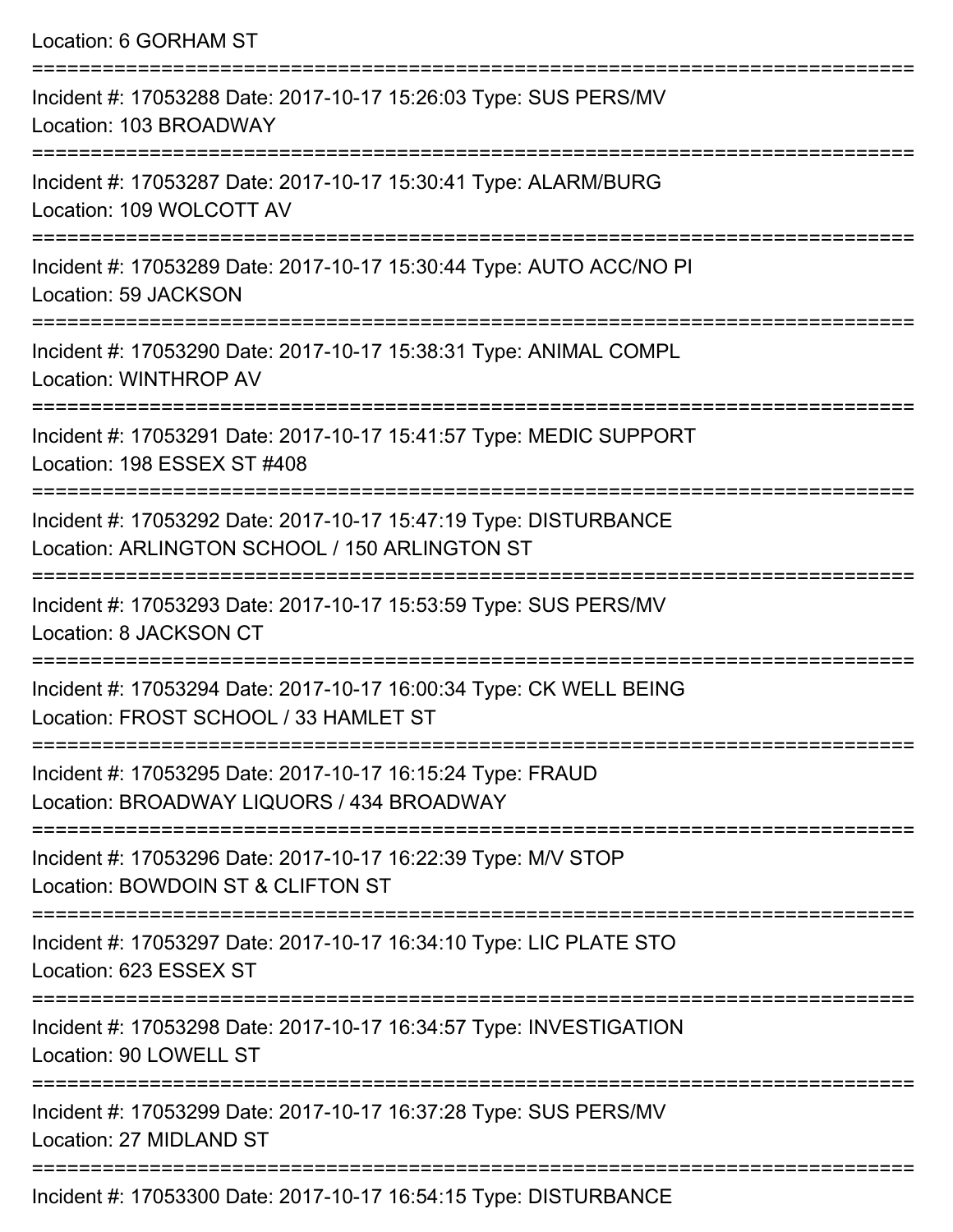| Incident #: 17053301 Date: 2017-10-17 16:58:38 Type: LOST PROPERTY<br>Location: 51 ESSEX ST                                                                         |
|---------------------------------------------------------------------------------------------------------------------------------------------------------------------|
| Incident #: 17053303 Date: 2017-10-17 17:09:04 Type: LOST PROPERTY<br>Location: 100 CHESTER ST FL 1                                                                 |
| Incident #: 17053302 Date: 2017-10-17 17:11:12 Type: INVEST CONT<br>Location: 90 LOWELL ST                                                                          |
| Incident #: 17053304 Date: 2017-10-17 17:11:42 Type: MEDIC SUPPORT<br>Location: 119 THOREAU WAY #602                                                                |
| Incident #: 17053305 Date: 2017-10-17 17:16:42 Type: ALARM/BURG<br>Location: HERMAN RESIDENCE/ 6035122573 / 49 CORBETT RD<br>===================<br>.-------------- |
| Incident #: 17053307 Date: 2017-10-17 17:20:28 Type: HIT & RUN M/V<br>Location: 11 SAXONIA AV                                                                       |
| Incident #: 17053306 Date: 2017-10-17 17:21:32 Type: AUTO ACC/PED<br>Location: 631 ESSEX ST                                                                         |
| Incident #: 17053309 Date: 2017-10-17 17:39:25 Type: AUTO ACC/NO PI<br>Location: MERRIMACK ST & S UNION ST                                                          |
| ---------------<br>Incident #: 17053308 Date: 2017-10-17 17:39:31 Type: 209A/SERVE<br>Location: 95 JAMAICA ST                                                       |
| Incident #: 17053310 Date: 2017-10-17 17:42:39 Type: 209A/SERVE<br>Location: 34 E LAUREL ST                                                                         |
| Incident #: 17053311 Date: 2017-10-17 17:48:00 Type: HIT & RUN M/V<br>Location: WALK IN WALK IN / MERRIMACK ST & S UNION ST                                         |
| Incident #: 17053312 Date: 2017-10-17 17:55:57 Type: INVEST CONT<br>Location: 147 JACKSON ST                                                                        |
| Incident #: 17053313 Date: 2017-10-17 17:57:06 Type: M/V STOP<br>Location: LAWRENCE ST & LOWELL ST                                                                  |
| Incident #: 17053314 Date: 2017-10-17 18:03:30 Type: M/V STOP                                                                                                       |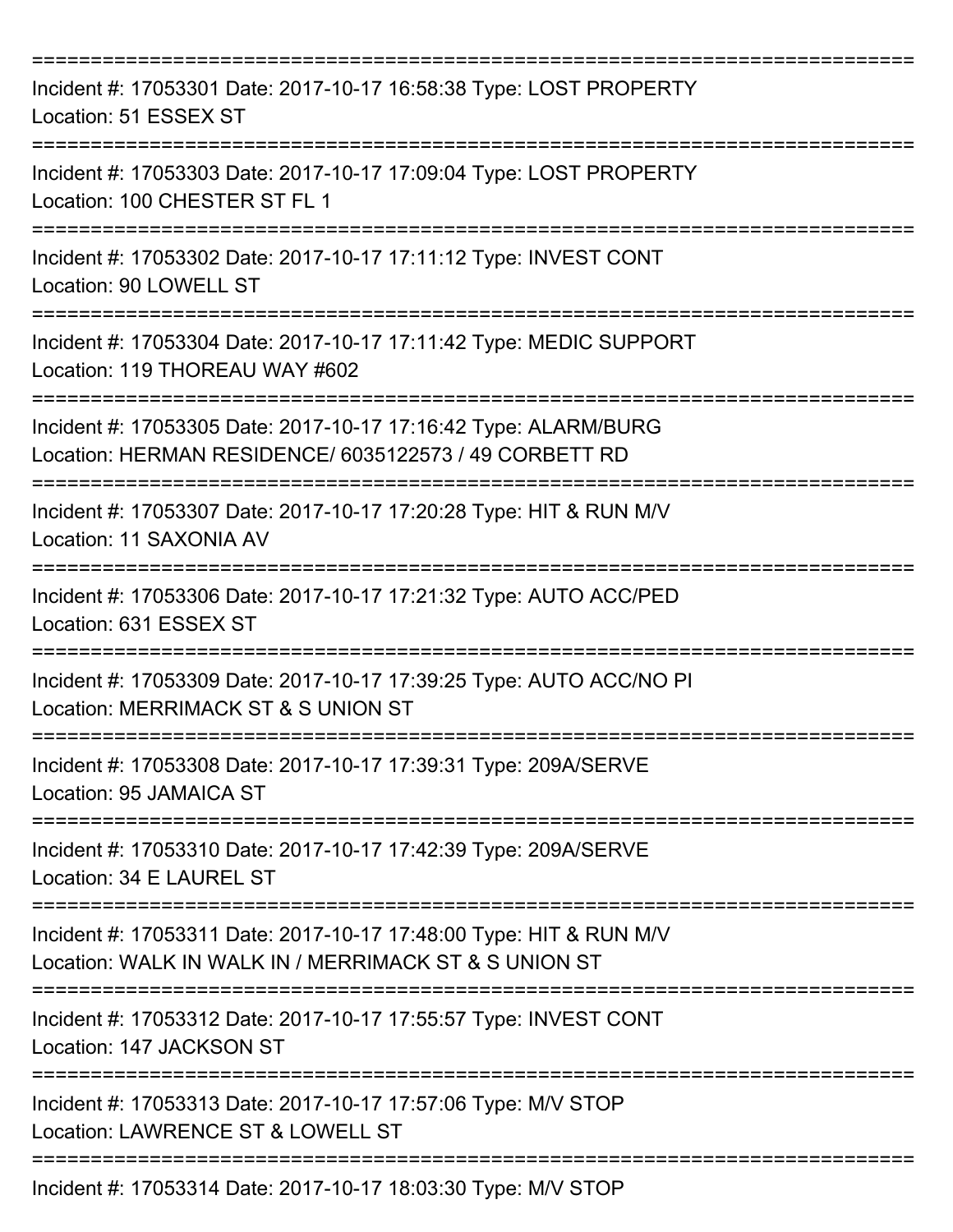| Incident #: 17053315 Date: 2017-10-17 18:17:25 Type: SUICIDE ATTEMPT<br>Location: 18 FRANKLIN ST #405                         |
|-------------------------------------------------------------------------------------------------------------------------------|
| Incident #: 17053317 Date: 2017-10-17 18:25:51 Type: LOST PROPERTY<br>Location: 19 BIRCH ST FL 2                              |
| Incident #: 17053316 Date: 2017-10-17 18:27:21 Type: ALARM/HOLD<br>Location: MARY IMMACULATE / 189 MAPLE ST                   |
| Incident #: 17053318 Date: 2017-10-17 18:48:01 Type: M/V STOP<br>Location: CENTRE ST & WALNUT ST                              |
| Incident #: 17053319 Date: 2017-10-17 18:50:24 Type: VIO CITY ORD<br><b>Location: 2 FAIRMONT ST</b>                           |
| Incident #: 17053320 Date: 2017-10-17 18:56:10 Type: M/V STOP<br>Location: 27 HANCOCK ST                                      |
| Incident #: 17053321 Date: 2017-10-17 19:00:46 Type: DOMESTIC/PROG<br>Location: MARKET ST & PARKER ST                         |
| Incident #: 17053322 Date: 2017-10-17 19:05:28 Type: 209A/VIOLATION<br>Location: SOUTH LAWRENCE EAST SCHOOL / 165 CRAWFORD ST |
| Incident #: 17053323 Date: 2017-10-17 19:10:37 Type: INVEST CONT<br>Location: 16 MELROSE ST                                   |
| Incident #: 17053324 Date: 2017-10-17 19:11:10 Type: M/V STOP<br>Location: PARK ST & WILLOW ST                                |
| Incident #: 17053325 Date: 2017-10-17 19:12:31 Type: TRESPASSING<br>Location: GREATER LAWRENCE FAMILY HEALTH / 150 PARK ST    |
| Incident #: 17053326 Date: 2017-10-17 19:14:18 Type: M/V STOP<br>Location: HANCOCK ST & MELROSE TER                           |
| Incident #: 17053327 Date: 2017-10-17 19:16:00 Type: M/V STOP<br>Location: 334 PARK ST                                        |
| Incident #: 17053328 Date: 2017-10-17 19:18:14 Type: INVEST CONT                                                              |

Location: 1 RIVERVIEW PL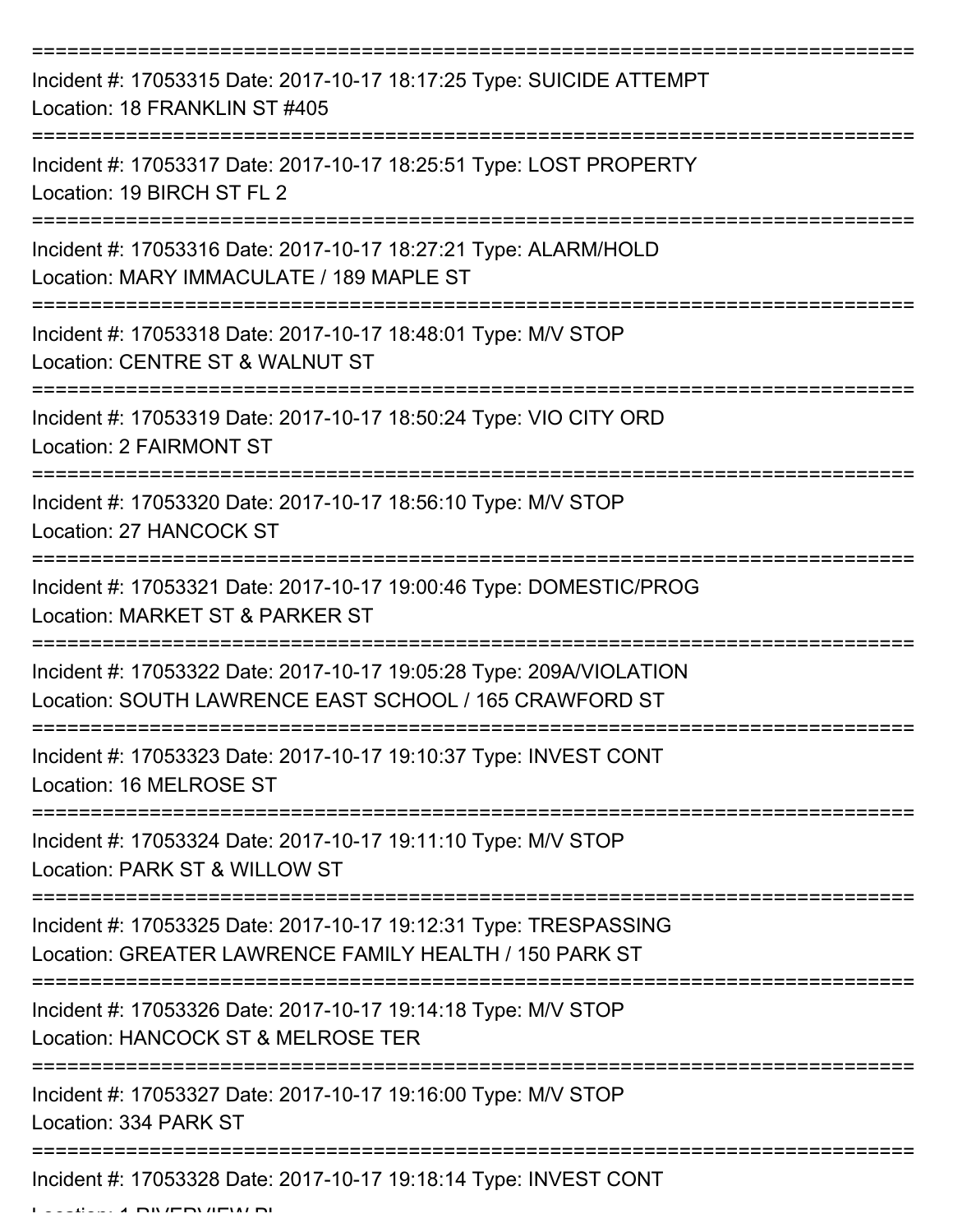| Incident #: 17053329 Date: 2017-10-17 19:34:22 Type: INVEST CONT<br>Location: 39 MASON ST                                       |
|---------------------------------------------------------------------------------------------------------------------------------|
| Incident #: 17053330 Date: 2017-10-17 19:35:35 Type: M/V STOP<br>Location: AMESBURY ST & LOWELL ST                              |
| Incident #: 17053331 Date: 2017-10-17 19:38:26 Type: CK WELL BEING<br>Location: 478 S BROADWAY #8                               |
| Incident #: 17053333 Date: 2017-10-17 19:42:56 Type: MAL DAMAGE<br>Location: WALK IN WALK IN / 105 HAVERHILL ST FL 2            |
| Incident #: 17053332 Date: 2017-10-17 19:43:30 Type: M/V STOP<br>Location: HAMPSHIRE ST & HAVERHILL ST                          |
| Incident #: 17053334 Date: 2017-10-17 19:48:43 Type: DOMESTIC/PROG<br>Location: HEWITTS PACKAGE STORE, INCORP / 109 LAWRENCE ST |
| Incident #: 17053335 Date: 2017-10-17 19:52:35 Type: MISSING PERS<br>Location: WALK IN WALK IN / 25 FULTON ST                   |
| Incident #: 17053336 Date: 2017-10-17 19:54:41 Type: ALARM/BURG<br>Location: SIEMPRE BELLA / 620 ESSEX ST                       |
| Incident #: 17053337 Date: 2017-10-17 20:08:20 Type: HARASSMENT<br>Location: SOUTH LAWRENCE EAST SCHOOL / 165 CRAWFORD ST       |
| Incident #: 17053338 Date: 2017-10-17 20:17:18 Type: M/V STOP<br>Location: MARSTON ST & STORROW ST                              |
| Incident #: 17053339 Date: 2017-10-17 20:39:50 Type: KEEP PEACE<br>Location: WALK IN WALK IN / 333 HOWARD ST FL 1               |
| Incident #: 17053340 Date: 2017-10-17 20:50:22 Type: M/V STOP<br><b>Location: CAULKINS CT</b>                                   |
| Incident #: 17053341 Date: 2017-10-17 20:52:31 Type: A&B D/W PAST<br>Location: 464 HIGH ST                                      |
| Incident #: 17053342 Date: 2017-10-17 20:58:37 Type: AUTO ACC/UNK PI                                                            |

Location: 155 HAVERHILL ST